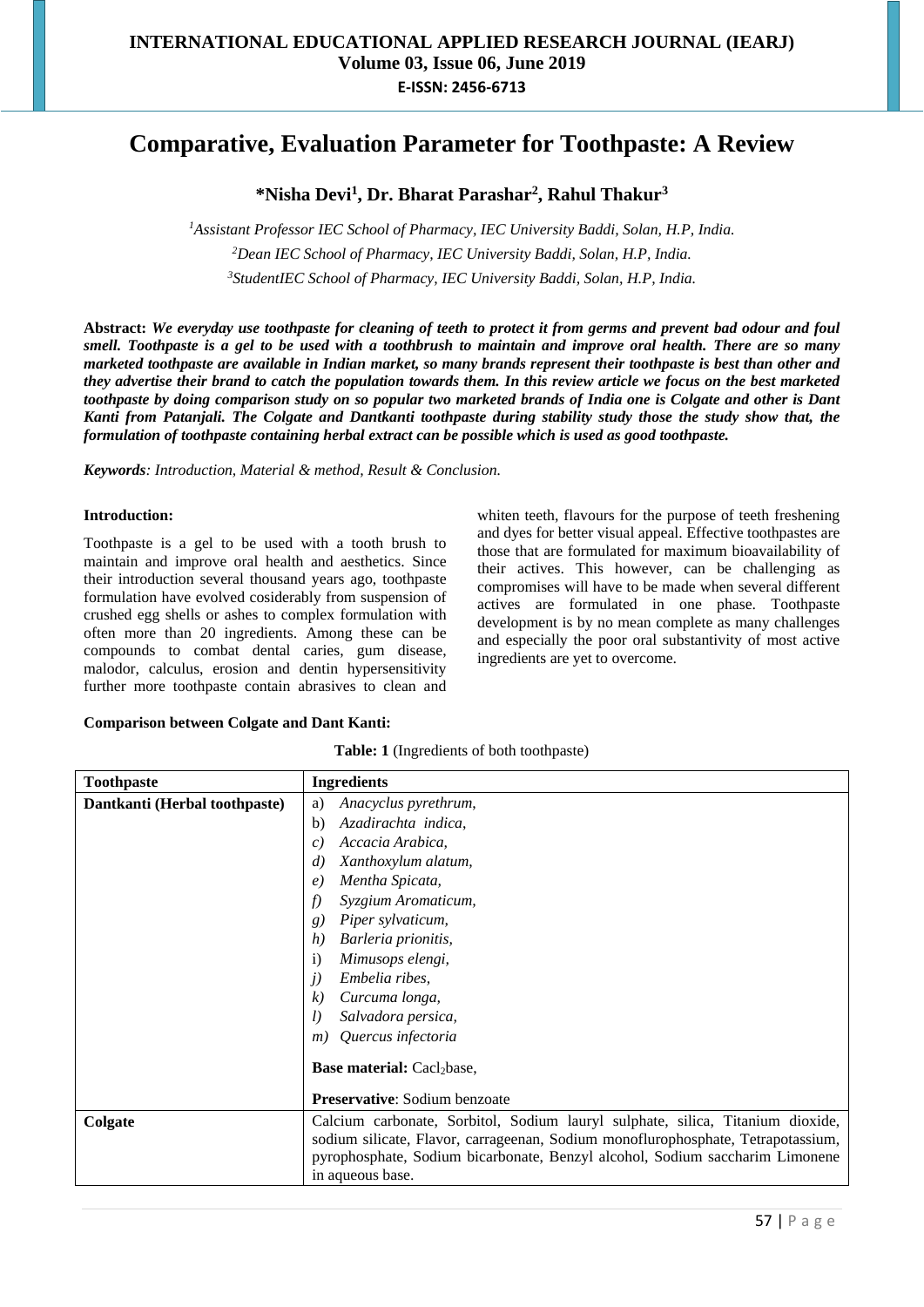

*a)* **Anacyclus pyrethrum:** *Anacyclus pyrethrum* (pellitory, Spanish chamomile, or Mount Atlas daisy or Akarkara) is a perennial herb much like chamomile in habitat and appearance. It is in a different family (Asteraceae) from the plants known as pellitory-of-the-wall (*Parietaria officinalis*) and spreading pellitory (*Parietaria judaica*). It is found in North Africa, elsewhere in the Mediterranean region, in the Himalayas, in North India, and in Arabian countries



*b) Azadirachta indica: Azadirachta indica*, commonly known as neem, nimtree or Indian lilac, is a tree in the mahogany family Meliaceae.



*c) Accacia Arabica: Acacia* species are commonly known as 'Babool' in India and ethnomedicinally have long been used for the treatment of skin, sexual, stomach and tooth problems. *Acacia nilotica* (L.) Del. syn. *Acacia arabica* (Lam.) Willd. (Mimosaceae). Commonly known as babul, kikar or Indian gum Arabic tree has been recognized worldwide as a multipurpose tree.



*d) Xanthoxylum alatum:* Zanthoxylum armatum, also called winged prickly ash, is a species of plant in the Rutaceae family. It is an aromatic, deciduous, spiny shrub growing to 3.5 meters in height, endemic to Nepal, China, Japan, Korea and Pakistan.



*e) Mentha Spicata: Mentha* is a genus of plants in the family Lamiaceae (mint family).[4] It is estimated that 13 to 18 species exist, and the exact distinction between species is still unclear.[5] Hybridization between some of the species occurs naturally.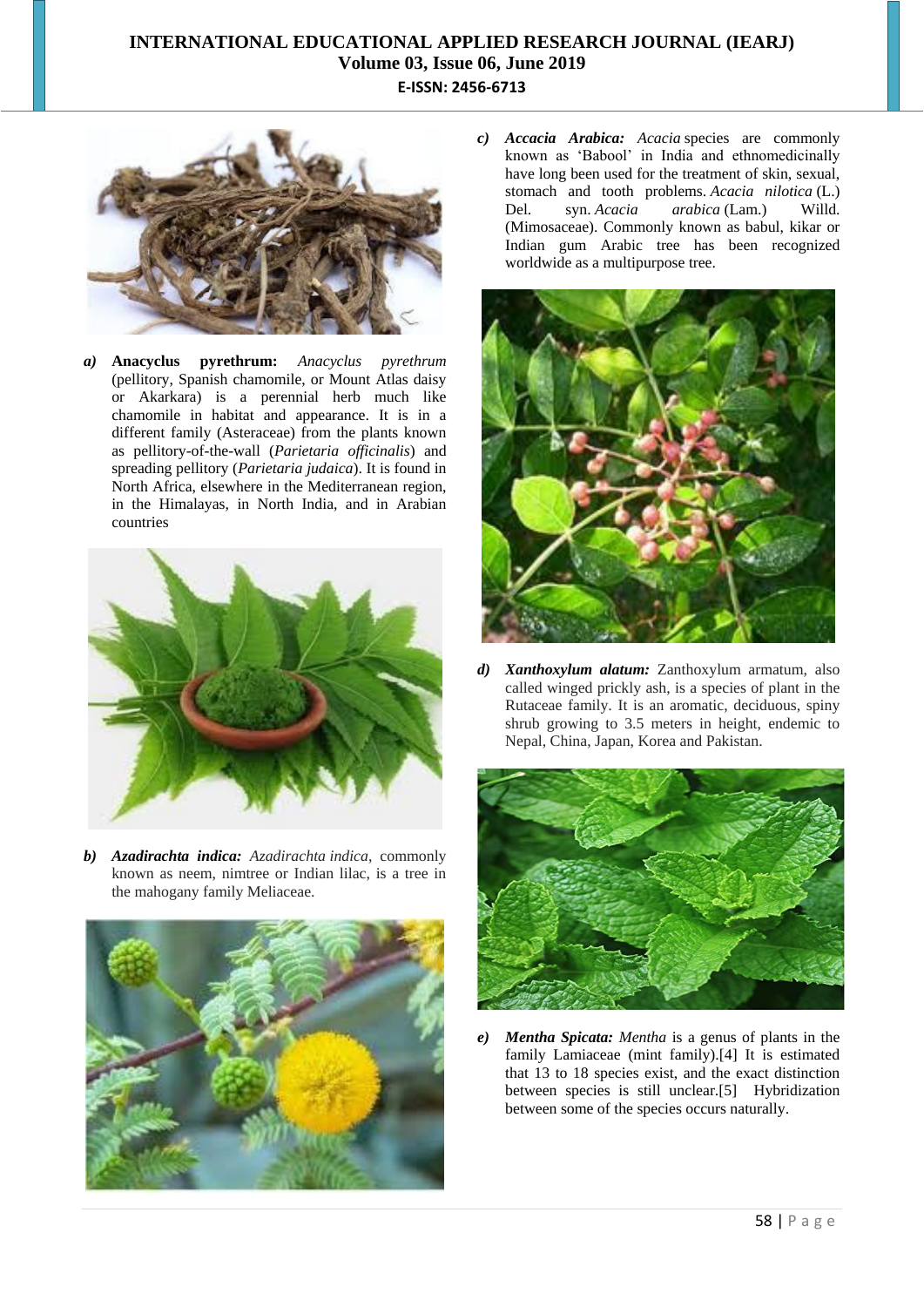

*f) Syzgium Aromaticum:* Cloves are the aromatic flower buds of a tree in the family Myrtaceae, *Syzygium aromaticum*. They are native to the Maluku Islands (or Moluccas) in Indonesia, and are commonly used as a spice. Cloves are available throughout the year due to different harvest seasons in different countries.



*g) Piper sylvaticum:* Piper, the pepper plants or pepper vines (a term used for certain *Clematis* in older times), are an economically and ecologically important genus in the family Piperaceae.It contains about 1,000-2,000 species of shrubs, herbs, and lianas, many of which are dominant species in their native habitat. The diversification of this taxon is of interest to understanding the evolution of plants



*h) Barleria prionitis:* Barleria prionitis, also known as the porcupine flower, is a species of plants in the family Acanthaceae, native to India, Sri Lanka and Eastern Southern and Central Africa. It is used for various medicinal purposes in ayurvedic medicine.



*i) Mimusops* **elengi:** Mimusops elengi is a mediumsized evergreen tree found in tropical forests in South Asia, Southeast Asia and northern Australia. English common names include Spanish cherry, medlar, and bullet wood. Its timber is valuable, the fruit is edible, and it is used in traditional medicine. As the trees give thick shade and flowers emit fragrance, it is a prized collection of gardens.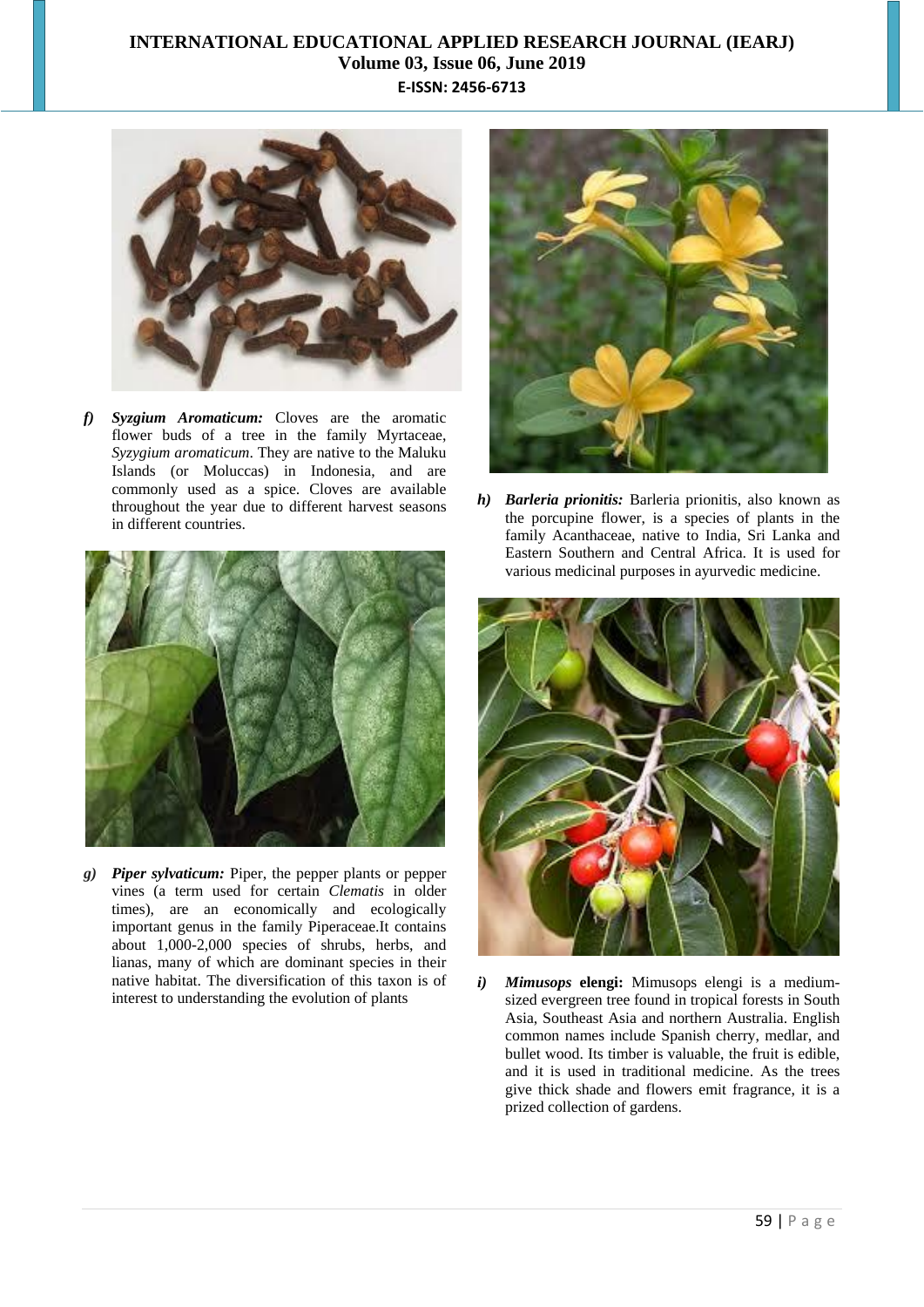

*j) Embelia ribes: Embelia ribes*, commonly known as false black pepper, white-flowered embelia, *vidanga, vaividang, vai vidang*, or *vavding*, is a species in the Primulaceae family. It was originally described by Nicolaas Laurens Burman in his 1768 publication, Flora Indica<sup>[2]</sup> It is widely distributed throughout India. In Ayurveda and Siddha, it is considered widely beneficial in variety of diseases.



*k) Curcuma longa:* Turmeric is a flowering plant, Curcuma longa of the ginger family, Zingiberaceae, the roots of which are used in cooking.The plant is a perennial, rhizomatous, herbaceous plant native to the Indian subcontinent and Southeast Asia.



*l) Salvadora persica: Salvadora persica* is a small tree or shrub with a crooked trunk, typically 6–7 metres (20–23 ft) in height. Its bark is scabrous and cracked, whitish with pendulous extremities. The root bark of the tree is similar in colour to sand, and the inner surfaces are an even lighter shade of brown.



*m) Quercus infectoria: Quercus infectoria*, the Aleppo oak, is a species of oak, bearing galls that have been traditionally used for centuries in Asia medicinally. Manjakani is the name used in Malaysia for the galls; these have been used for centuries in softening leather and in making black dye and ink In India the galls are called majuphal among many other names.

### **Material & Method:**

The formulated herbal toothpaste was compared with marketed preparation follows antimicrobial activity, foamability, phdetermination, % moisture content.

*Relative humidity:* It was determination by weight in gram taken in 10 ml formulation and 10 ml distilled water using specific gravity determinations gravity bottle.

**Results and discussion appearance:** No variation in color was seen.

**PH of the cream**: The pH of the cream was found to be in range of 7.2.

**Homogenecity:** The lab scale as well as marketed formulations produces uniform distribution in the cream. This was confirmed by visual appearance and by touch.

**Foamability:** The foamability of formulated toothpaste evaluated by taking small amount of formulation with water in measuring cylinder initial volume was noted and then shaken for 10 times. Final volume of foam was noted.

**Determination of sharp and edge abrasive particles:** Pick out the content 15-20 cm long on the butter paper; repeat the same process for at least ten collapsible tubes. Press with the contents of the entire length with fingertip for the presence of sharp and hard edged abrasive particles. Toothpaste shall not contain such particles.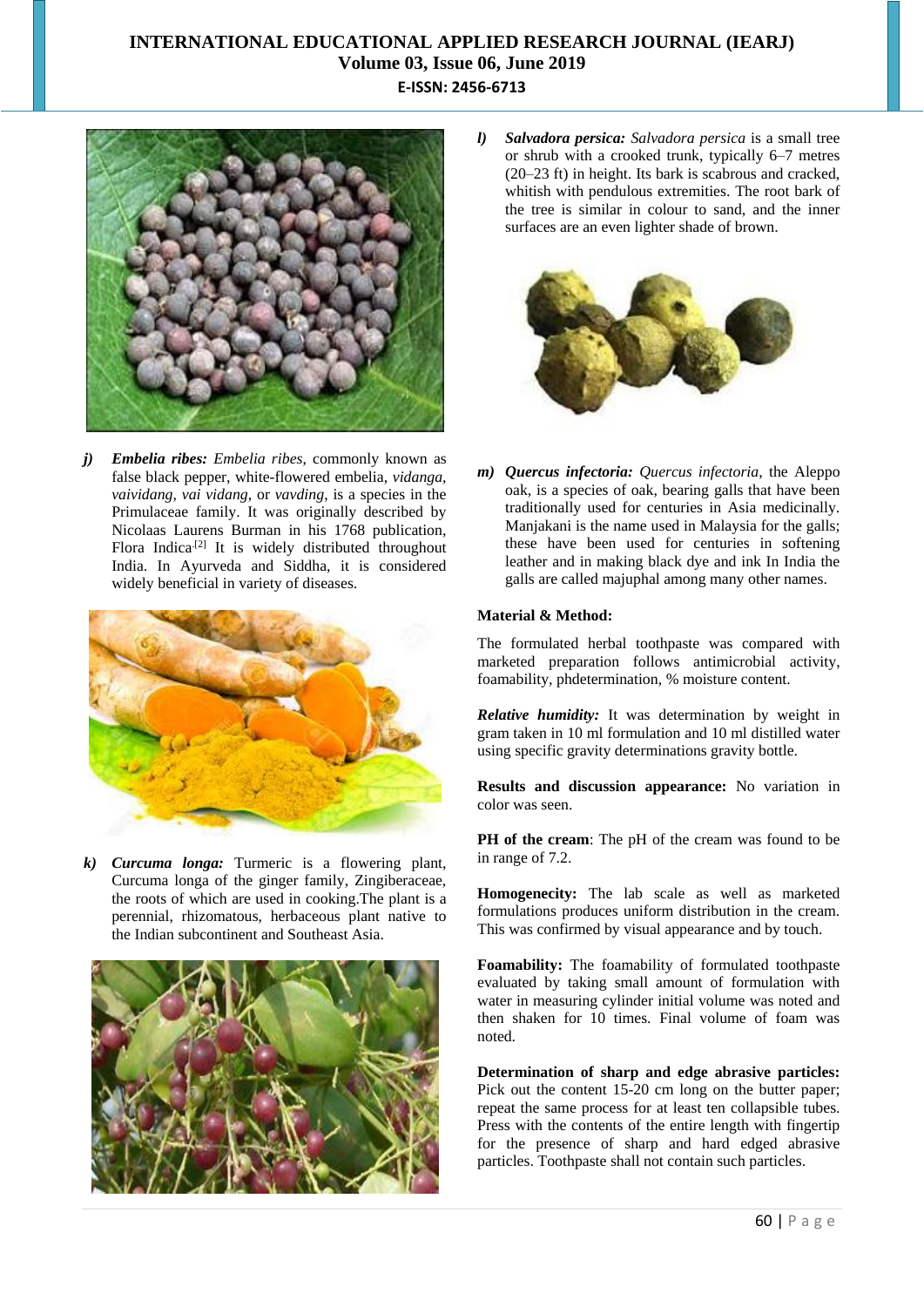**Determination of moisture and volatile matter:** 5 g of formulation placed in a porcelain dish in it. Dry the sample in an oven at 1050C. Calculation % by mass  $=$ 100MI/M, MI-Loss of mass (g) on drying M-Mass (g) of the material taken for the test.

**Extrudability:** In this method, the formulated paste were filled in standard capped collapsible aluminum tube and sealed by crimping to the end. The weights of tubes were recorded. The tubes were placed between two glass slides and were clamped. 500g was placed over the slides and then cap was removed. The amount of the extruded paste was collected and weighed. The percent of the extruded paste was calculated.

**Accelerated Stability Testing:** Accelerated stability testing of prepared formulations was conducted for 2 most stable formulations at room temperature, studied for 7 days, at 4000Cfor 20 days. The formulations were kept both at room and elevated temperature and observed on  $0<sup>th</sup>$ ,  $10<sup>th</sup>$ ,  $20<sup>th</sup>$ , and  $30<sup>th</sup>$ , determined various parameter (By using Remi Environmental Test Chamber, India).

**Determination of Viscosity:** By using a Brookfield Viscometer, the viscosity of formulation was determining using spindle number 4 at a 50 rpm at a temperature of 250C.

**Spreadability:** In this method slip and drag characteristics of paste involve. Formulated paste (2g) placed on the ground slide under study. The formulated paste placed like sandwich between this slide and another glass slides for 5min to expel air and to provide a uniform film of the paste between slides. Excess of the paste was scrapped off from the edges. The top plate was then subjected to pull of 80g with the help of string attached to the hook and time (sec) required by the top slide to cover a distance of 7.5cm was noted. A short interval indicated better spread ability. Formula was used to calculate spread ability

 $S=M\times L/T$ 

Where,

 $S=$  Spreadability;  $M=$  Weight in the pan (tied to the upper slide); L= Length moved by the glass slide; T=Time (sec) taken to separate the upper slide from the ground slide.

**Determination of Microbial Content** [12]**:** 5gm of cream was dissolved in nutrient agar culture and volume adjusted to 100ml with the same medium. About 10ml of sample was transferred into 100ml of nutrient agar culture broth and incubated for 18-24 hours at 43-45°C. A subculture was prepared on a plate with nutrient agar culture and incubated at 43-45°C for 18-24 hours. The growth of red, generally non-mucoid colonies of gram negative rods appearing as reddish zones indicates the presence of E.coli if not then it indicates the absence of E.coli.

**Comparison between Colgate and Dantkanti Toothpaste:** The formulated herbal toothpaste was compared with marketed preparation follows Antimicrobial activity, Spreadability, Foamability, pH determination, % Moisture content.

**Relative density:** Relative density was determination by weight in gram taken in 10 ml formulation and 10 ml distilled water using specific gravity determinations gravity bottle.

### **Results and Discussion:**

**Appearance**: No variation in colour was seen

**P <sup>H</sup> of the Cream**: The pH of the cream was found to be in range of 7-8.2

**Homogenecity:** Both formulations produce uniform distribution in the toothpaste. This was confirmed by visual appearance and by touch

**Viscosity:** The viscosity of was cream was found to be in the range of 70,000-100,000 cps which indicates that the cream is easily spreadable.

| Sr. No.        | <b>Parameters</b>                | Colgate               | <b>Dantkanti</b>      |
|----------------|----------------------------------|-----------------------|-----------------------|
|                | Appearance                       | White                 | <b>Light Brownish</b> |
|                | PH                               | 8.2                   | 7.9                   |
| 3              | Homogeneity *By visual *By touch | Homogeneous Smooth    | Homogeneous Smooth    |
| $\overline{4}$ | Odour                            | Characteristic        | Characteristic        |
| 5              | Spredability                     | 3.5cm/sec             | 3.9cm/sec             |
| 6              | Microbial content                | No growth of microbes | No growth of microbes |
|                | Relative density                 | 10.2                  | 9.7                   |
| 8              | Viscosity                        | 70,320-100,000cP      | 79346-999,500 cP      |
| 9              | Abrasiveness                     | Good abrasive         | Good abrasive         |
| 10             | Foamability                      | 10.5                  | Q                     |

### **Table 3: Physicochemical parameters & Evaluation result**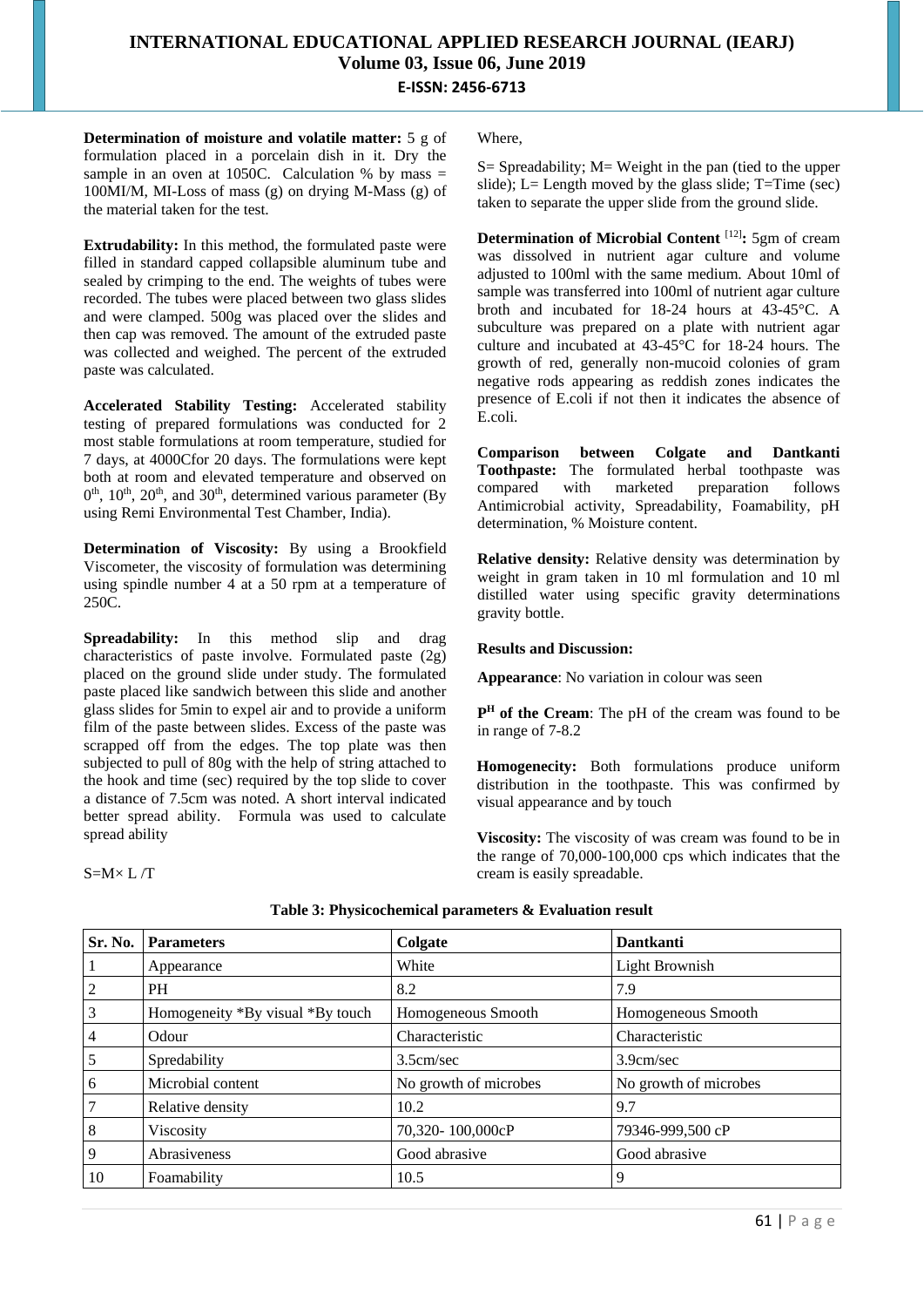### **Physicochemical parameters & Evaluation results:**

- Color of the colgate was white whereas, Dantkanti has light brown color.
- Colgate has a pH of 8.2 and 7.9 of Dantkanti.
- Both the paste are Homogeneous by touch and visually too and posseses the Characteristic odour.
- Spreadability of Dantkanti is high i.e 3.9cm/sec whereas colgate has 3.5cm/sec.
- Relative density of colgate is high and other has low.
- Viscosity of Dantkanti is high and colgate has low viscosity.
- Both has a good abrasiveness activity.

 Foamability of Colgate is more (10.5) and Dantkanti has 9.

### **Table 4:** Extrudability

| <b>Extrudability</b>                    | <b>Mean of tree</b><br>tube |  |
|-----------------------------------------|-----------------------------|--|
| Net weight of formulation in tube $(g)$ | 20                          |  |
| weight of toothpaste extruded (g)       | 18.3                        |  |
| Extrudability amount percentage         | 91.50%                      |  |

### **Table 5:** Percent Moisture Content Comparison

| <b>Formulation</b>          | % Moisture Content<br>Comparison |  |  |
|-----------------------------|----------------------------------|--|--|
| <b>Marketed Formulation</b> | 15.20%                           |  |  |
| Lab Formulation             | 15.90%                           |  |  |

| <b>Days</b> | <b>Temperature</b>                | <b>Formulation</b> | <b>Parameter</b> |      |             |              |
|-------------|-----------------------------------|--------------------|------------------|------|-------------|--------------|
|             |                                   |                    | A                | B    | $\mathbf C$ | D            |
| $\theta$    | At $40^{\circ}$ C + $2^{\circ}$ C | Colagte            | <b>NCC</b>       | 8.2  | ##          | 3.5cm/sec    |
|             |                                   | Dantkanti          | <b>NCC</b>       | 7.9  | ##          | 3.9cm/sec    |
| 10          | At $40^{\circ}$ C + $2^{\circ}$ C | Colgate            | <b>NCC</b>       | 8.1  | ##          | 3.4cm/sec    |
|             |                                   | Dantkanti          | NCC              | 7.6  | ##          | $3.7$ cm/sec |
| 20          | At $40^{\circ}$ C + $2^{\circ}$ C | Colgate            | <b>NCC</b>       | 8.15 | ##          | 3.4cm/sec    |
|             |                                   | Dantkanti          | NCC              | 7.65 | ##          | 3.2cm/sec    |
| 30          | At $40^{\circ}$ C + $2^{\circ}$ C | Colgate            | <b>NCC</b>       | 8.06 | ##          | 3.3cm/sec    |
|             |                                   | Dantkanti          | <b>NCC</b>       | 7.26 | ##          | 3.1cm/sec    |

### **Table 6:** Accelerated Stability Testing

*A= colour; B= pH; C= Homogeneity; D= Spredability; NCC = Not change in colour; ## = Homogenous*

There was no characteristic change in the colour as well as in its homogeneity.

pH and spreadibility found to be decreased with tim.

### **Discussion:**

The study revealed that the colgate as well as Dantkanti toothpaste found to be more stable. Both formulations had almost constant pH, homogeneous, Spredability appearance, and. The stable formulations were safe in respect to mouth problem and sensitization. The Curcuma longa has antiseptic activity and anti-inflammatory activity, and also increases whitening of teeth, the Mentha Spicata increases freshness of the mouth as well as anesthetic helps to reduce pain and good properties. Hence all these properties are beneficial to normal human tooth and mouth it is safe and stable too.

#### **Conclusion:**

Evaluation parameter of the toothpaste suggested that there was no large variation between Colgate and Dantkanti toothpaste. The colgate and Dantkanti toothpaste during stability study those the study show that, The formulation of toothpaste containing herbal extract can be possible which is used as good toothpaste.

#### **References:**

- 1. Jardim JJ, Alves LS, Maltz M: The history and global market of oral homecare products. Braz Oral Res 2009; 23(suppl 1):17–22.
- 2. Horseman RE: The her-story of toothpaste. J Calif Dent Assoc 2006; 34: 769–770.
- 3. http://www.h2g2.com/approved\_entry/ A2818686; accessed November 2012.
- 4. http://users.forthnet.gr/ath/abyss/dep1342.htm; accessed November 2012.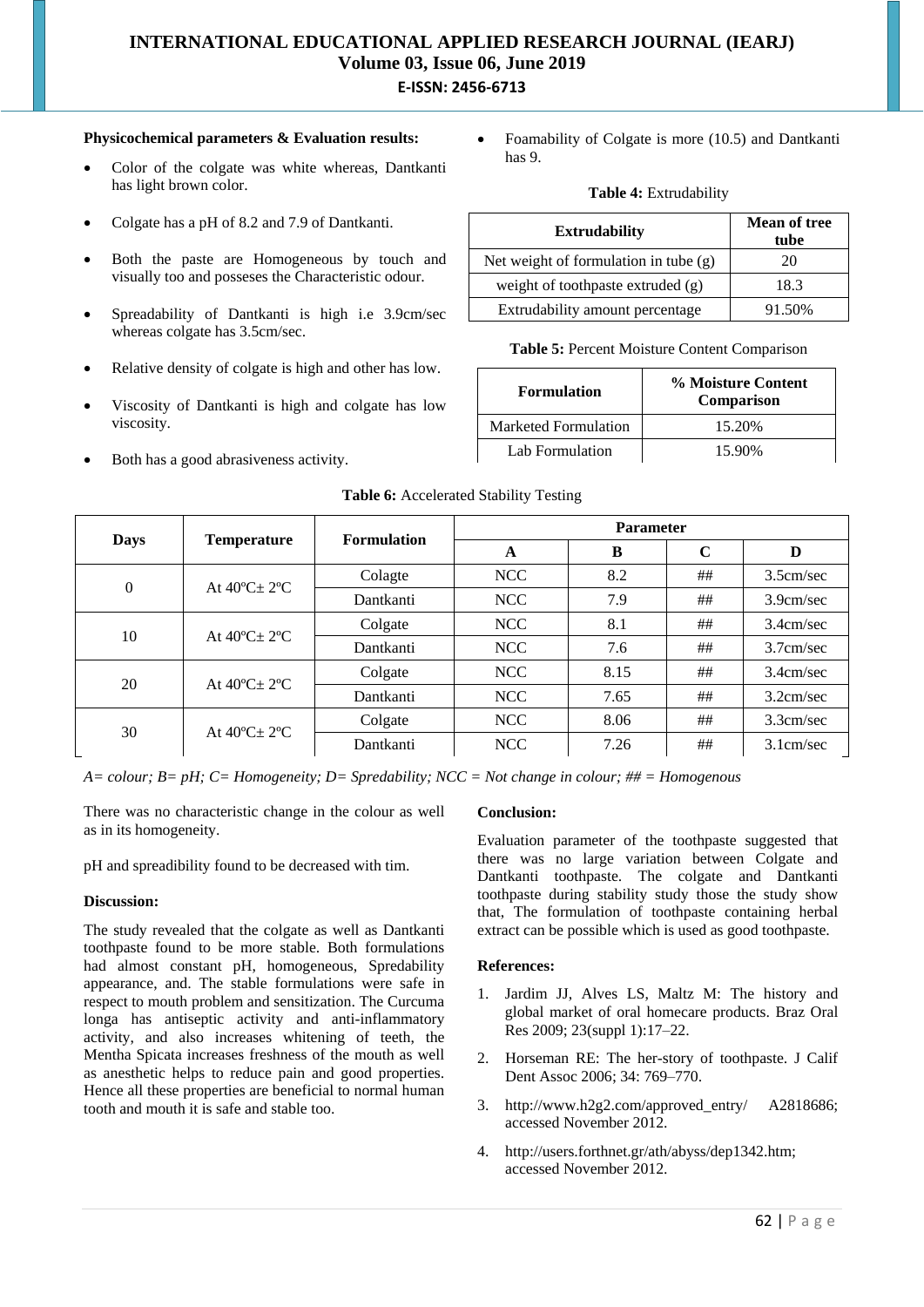- 5. https://files.nyu.edu/ssg280/public/toothpaste\_history .html; accessed November 2012.
- 6. http://www.huffingtonpost.com/ thomas-p-connellydds/mouth-healththe-history-\_b\_702332.html; accessed November 2012.
- 7. http://www.saveyoursmile.com/toothpaste/toothpasta. html; accessed November 2012.
- 8. http://www.toothpasteworld.com/history.php; accessed November 2012.
- 9. http://www.buzzle.com/articles/historyoftoothpaste.h tml; accessed November 2012.
- 10. Wolfgang Weinert in "Oral Hygiene Products" Ullmann's Encyclopedia of Industrial Chemistry, 2005, Wiley-VCH, Weinheimdoi:10.1002/14356007. a18\_209
- 11. Nevitt GA, Witter DH, Bowman WD (September 1958). "Topical applications of sodium fluoride and stannous fluoride". Public Health Reports. 73 (9): 847–50. doi:10.2307/4590256. JSTOR 4590256. PMC 1951625. PMID 13579125.
- 12. Perlich MA, Bacca LA, Bollmer BW, Lanzalaco AC, McClanahan SF, Sewak LK, Beiswanger BB, Eichold WA, Hull JR, Jackson RD (1995). "The clinical effect of a stabilized stannous fluoride dentifrice on plaque formation, gingivitis and gingival bleeding: a six-month study". The Journal of Clinical Dentistry. 6 Spec No (Special Issue): 54–8. PMID 8593194.
- 13. Jump up to:a b Walsh T, Worthington HV, Glenny AM, Appelbe P, Marinho VC, Shi X (January 2010). "Fluoride toothpastes of different concentrations for preventing dental caries in children and adolescents". The Cochrane Database of Systematic Reviews (1): CD007868. doi:10.1002/14651858.cd007868.pub2. PMID 20091655.
- 14. Ekstrand KR (April 22, 2016). "High Fluoride Dentifrices for Elderly and Vulnerable Adults: Does It Work and if So, Then Why?". Caries Research. 50 Suppl 1 (1): 15–21. doi:10.1159/000443021. PMID 27101401.
- 15. "Triclosan: What Consumers Should Know". April 17, 2010.
- 16. Gunsolley JC (December 2006). "A meta-analysis of six-month studies of antiplaque and antigingivitis agents". Journal of the American Dental Association. 137 (12): 1649–57. doi:10.14219/jada.archive.2006. 0110. PMID 17138709. Seventeen studies support the antiplaque, antigingivitis effects of dentifrices containing 0.30 percent triclosan, 2.0 percent Gantrez copolymer.
- 17. Riley P, Lamont T (December 2013). "Triclosan/copolymer containing toothpastes for oral

health". The Cochrane Database of Systematic Reviews (12): CD010514. doi:10.1002/14651858. CD010514.pub2. PMID 24310847.

- 18. Calcium Phosphate Technologies from. Dentist.net. Retrieved on April 4, 2013.
- 19. Simon Quellen Field "Why There's Antifreeze in Your Toothpaste: The Chemistry of Household Ingredients" 2008, Chicago Review Press. ISBN 1- 55652-697-0
- 20. Yang ZY, Wang F, Lu K, Li YH, Zhou Z (January 7, 2016). "Arginine-containing desensitizing toothpaste for the treatment of dentin hypersensitivity: a metaanalysis". Clinical, Cosmetic and Investigational Dentistry. 8: 1–14. doi:10.2147/CCIDE.S95660. PMC 4708190. PMID 26793006.
- 21. Hu ML, Zheng G, Zhang YD, Yan X, Li XC, Lin H (May 2018). "Effect of desensitizing toothpastes on dentine hypersensitivity: A systematic review and meta-analysis". Journal of Dentistry. 75: 12–21. doi:10.1016/j.jdent.2018.05.012. PMID 29787782.
- 22. Hall C, Mason S, Cooke J (May 2017). "Exploratory randomised controlled clinical study to evaluate the comparative efficacy of two occluding toothpastes a 5% calcium sodium phosphosilicate toothpaste and an 8% arginine/calcium carbonate toothpaste - for the longer-term relief of dentine hypersensitivity". Journal of Dentistry. 60: 36–43. doi:10.1016/j.jdent.2017.02.009. PMID 28219674.
- 23. Rantanen I, Tenovuo J, Pienihäkkinen K, Söderling E (May 2003). "Effects of a betaine-containing toothpaste on subjective symptoms of dry mouth: a randomized clinical trial". The Journal of Contemporary Dental Practice. 4 (2): 11–23. PMID 12761586.
- 24. Epstein JB, Emerton S, Le ND, Stevenson-Moore P (March 1999). "A double-blind crossover trial of Oral Balance gel and Biotene toothpaste versus placebo in patients with xerostomia following radiation therapy". Oral Oncology. 35 (2): 132–7. doi:10.1016/S1368-8375(98)00109-2.
- 25. James P, Worthington HV, Parnell C, Harding M, Lamont T, Cheung A, Whelton H, Riley P (March 2017). "Chlorhexidine mouthrinse as an adjunctive treatment for gingival health". The Cochrane Database of Systematic Reviews. 3: CD008676. doi:10.1002/14651858.CD008676.pub2. PMID 28362061.
- 26. Slot DE, Berchier CE, Addy M, Van der Velden U, Van der Weijden GA (February 2014). "The efficacy of chlorhexidine dentifrice or gel on plaque, clinical parameters of gingival inflammation and tooth discoloration: a systematic review". International Journal of Dental Hygiene. 12 (1): 25–35. doi:10.1111/idh.12050. PMID 24034716.